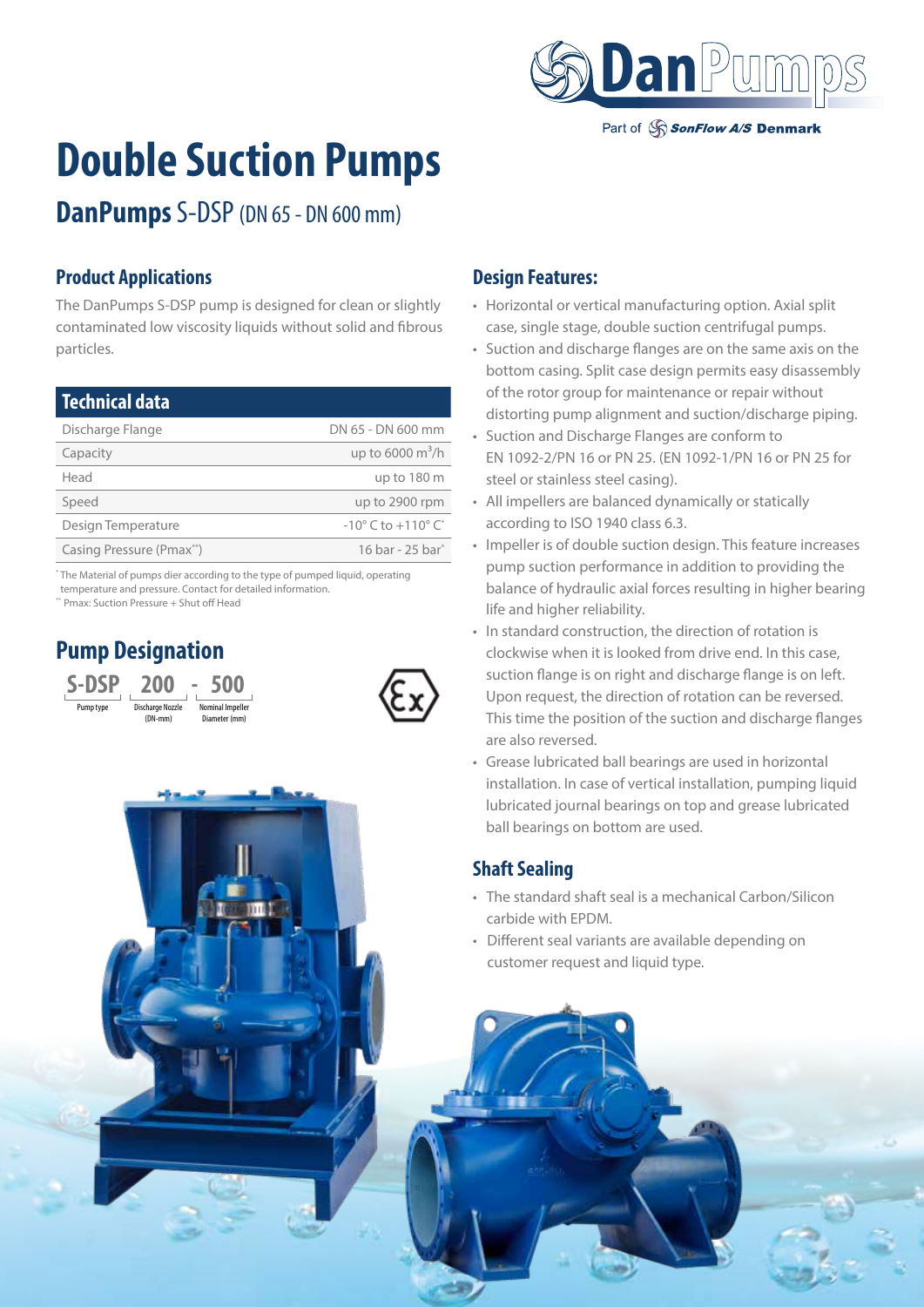# **Performance Curves - Complette DanPumps S-DSP**



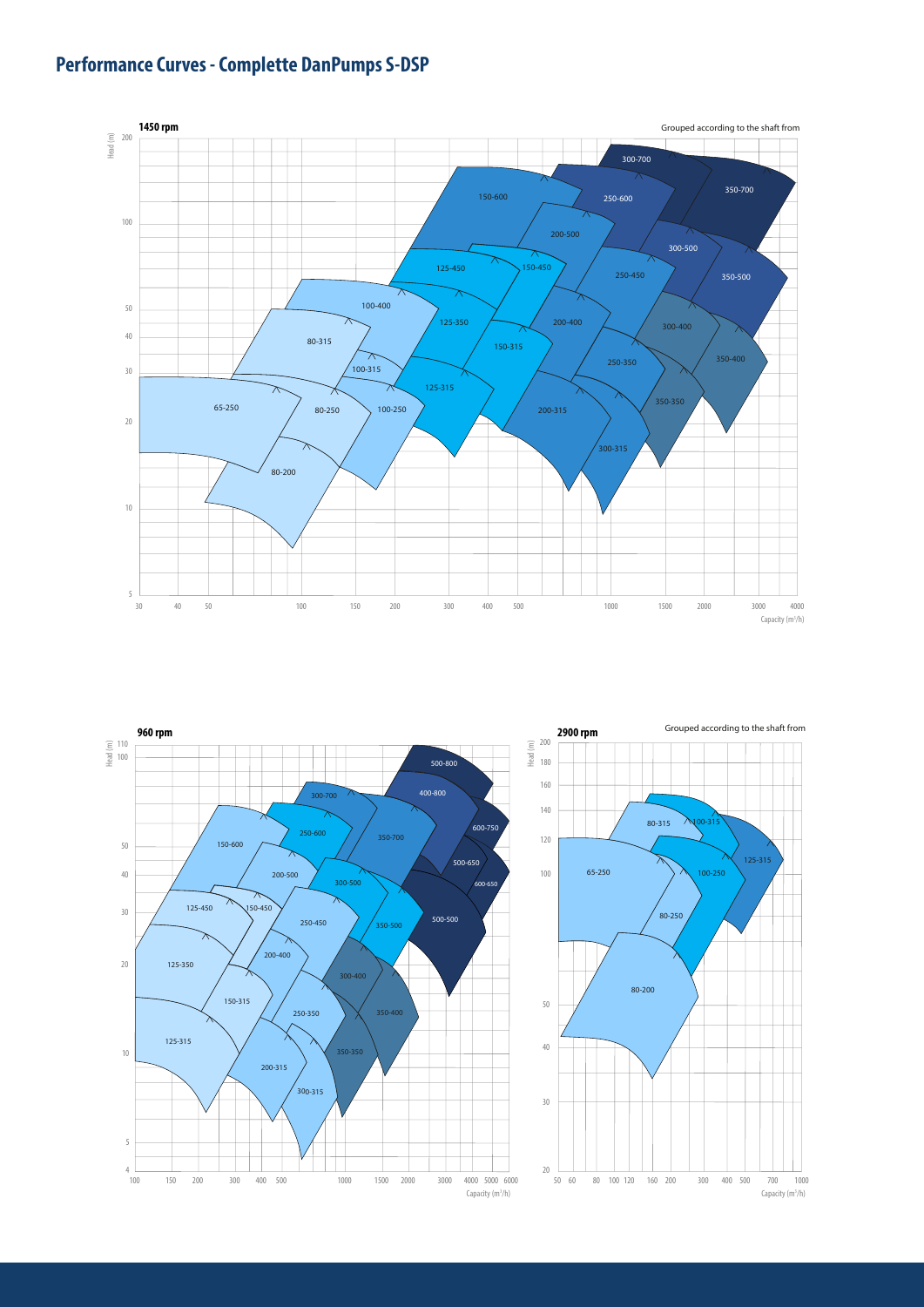# **Dimensions**





|                  |     |     |            |            |     |     |      |     |      | <b>Dimensions (mm)</b> |     |                                  |     |     |     |      |     |     |              | Weight |
|------------------|-----|-----|------------|------------|-----|-----|------|-----|------|------------------------|-----|----------------------------------|-----|-----|-----|------|-----|-----|--------------|--------|
| <b>Pump type</b> | PNe | PNb | <b>DNe</b> | <b>DNb</b> | ød  | L   | 1    | 12  | 3    | a <sub>1</sub>         | a2  | h1                               | h2  | h3  | n1  | n2   | m1  | m2  | $\mathsf{s}$ | (kq)   |
| 65-250           | 16  | 16  | 100        | 65         | 35  | 80  | 400  | 310 | 710  | 320                    | 280 | 300                              | 140 | 200 | 400 | 460  | 230 | 300 | 20           | 165    |
| 80-200           | 16  | 16  | 125        | 80         | 35  | 80  | 400  | 310 | 710  | 320                    | 280 | 300                              | 140 | 200 | 400 | 460  | 230 | 300 | 20           | 165    |
| 80-250           | 16  | 16  | 125        | 80         | 35  | 80  | 400  | 310 | 710  | 320                    | 280 | 300                              | 140 | 200 | 400 | 460  | 230 | 300 | 20           | 175    |
| 80-315           | 16  | 16  | 125        | 80         | 35  | 80  | 400  | 310 | 710  | 360                    | 300 | 300                              | 140 | 260 | 400 | 460  | 230 | 300 | 20           | 197    |
| 100-250          | 16  | 16  | 150        | 100        | 42  | 90  | 450  | 350 | 800  | 360                    | 310 | 355                              | 170 | 235 | 400 | 480  | 280 | 340 | 20           | 220    |
| 100-315          | 16  | 16  | 150        | 100        | 42  | 90  | 450  | 350 | 800  | 360                    | 310 | 355                              | 170 | 250 | 400 | 480  | 280 | 340 | 20           | 230    |
| 100-400          | 16  | 16  | 150        | 100        | 42  | 90  | 450  | 350 | 800  | 420                    | 370 | 355                              | 170 | 300 | 460 | 540  | 280 | 340 | 20           | 290    |
| 125-315          | 16  | 16  | 200        | 125        | 55  | 120 | 555  | 420 | 975  | 420                    | 370 | 400                              | 200 | 280 | 460 | 540  | 320 | 380 | 22           | 330    |
| 125-350          | 16  | 16  | 200        | 125        | 55  | 120 | 555  | 420 | 975  | 470                    | 450 | 400                              | 200 | 300 | 540 | 660  | 320 | 380 | 22           | 380    |
| 125-450          | 16  | 16  | 200        | 125        | 55  | 120 | 555  | 420 | 975  | 500                    | 450 | 400                              | 200 | 350 | 540 | 640  | 320 | 380 | 22           | 410    |
| 150-315          | 16  | 16  | 200        | 150        | 55  | 120 | 555  | 420 | 975  | 470                    | 400 | 400                              | 200 | 310 | 540 | 640  | 320 | 380 | 22           | 395    |
| 150-450          | 16  | 16  | 200        | 150        | 55  | 120 | 555  | 420 | 975  | 500                    | 450 | 400                              | 200 | 365 | 540 | 640  | 320 | 380 | 22           | 430    |
| 150-600          | 25  | 25  | 250        | 150        | 65  | 130 | 645  | 500 | 1145 | 550                    | 500 | 560                              | 300 | 445 | 540 | 640  | 360 | 420 | 22           | 800    |
| 200-315          | 16  | 16  | 250        | 200        | 65  | 130 | 645  | 500 | 1145 | 500                    | 450 | 500                              | 240 | 315 | 540 | 640  | 360 | 420 | 22           | 570    |
| 200-400          | 16  | 16  | 250        | 200        | 65  | 130 | 645  | 500 | 1145 | 500                    | 450 | 500                              | 240 | 360 | 540 | 640  | 360 | 420 | 22           | 575    |
| 200-500          | 16  | 16  | 250        | 200        | 65  | 130 | 645  | 500 | 1145 | 550                    | 500 | 560                              | 300 | 380 | 620 | 720  | 360 | 420 | 22           | 700    |
| 250-350          | 16  | 16  | 300        | 250        | 65  | 130 | 645  | 500 | 1145 | 600                    | 500 | 600                              | 300 | 390 | 620 | 720  | 360 | 420 | 22           | 682    |
| 250-450          | 16  | 16  | 300        | 250        | 65  | 130 | 645  | 500 | 1145 | 600                    | 500 | 600                              | 300 | 415 | 620 | 720  | 360 | 420 | 22           | 780    |
| 250-600          | 25  | 25  | 300        | 250        | 80  | 170 | 720  | 540 | 1260 | 650                    | 550 | 600                              | 300 | 430 | 620 | 710  | 415 | 485 | 26           | 1190   |
| 300-315          | 16  | 16  | 350        | 300        | 65  | 130 | 645  | 500 | 1145 | 600                    | 500 | 630                              | 300 | 400 | 620 | 700  | 360 | 420 | 22           | 700    |
| 300-400          | 16  | 16  | 400        | 300        | 75  | 140 | 770  | 615 | 1385 | 700                    | 550 | 710                              | 350 | 450 | 720 | 800  | 420 | 520 | 26           | 1125   |
| 300-500          | 16  | 16  | 400        | 300        | 85  | 170 | 755  | 585 | 1340 | 700                    | 750 | 710                              | 350 | 425 | 700 | 800  | 420 | 520 | 26           | 1500   |
| 300-700          | 25  | 25  | 400        | 300        | 100 | 180 | 865  | 675 | 1540 | 750                    | 800 | 710                              | 350 | 470 | 720 | 880  | 420 | 520 | 26           | 1650   |
| 350-350          | 16  | 16  | 400        | 350        | 75  | 140 | 770  | 615 | 1385 | 700                    | 550 | 670                              | 350 | 450 | 720 | 800  | 420 | 520 | 26           | 1100   |
| 350-400          | 16  | 16  | 500        | 350        | 75  | 140 | 770  | 615 | 1385 | 800                    | 600 | 800                              | 380 | 500 | 800 | 960  | 500 | 600 | 26           | 1400   |
| 350-500          | 16  | 16  | 500        | 350        | 80  | 170 | 755  | 585 | 1340 | 800                    | 600 | 800                              | 400 | 435 | 740 | 900  | 500 | 600 | 26           | 1435   |
| 350-700          | 25  | 25  | 500        | 350        | 100 | 180 | 865  | 675 | 1540 | 850                    | 750 | 850                              | 450 | 525 | 720 | 880  | 500 | 600 | 26           | 2000   |
| 400-800          | 16  | 16  | 600        | 400        | 105 | 220 | 1035 | 810 | 1845 | 900                    | 900 | 880                              | 450 | 565 | 950 | 1120 | 630 | 740 | 26           | 3400   |
| 500-500          | 16  | 16  | 600        | 500        |     |     |      |     |      |                        |     |                                  |     |     |     |      |     |     |              |        |
| 500-650          | 16  | 16  | 600        | 500        |     |     |      |     |      |                        |     |                                  |     |     |     |      |     |     |              |        |
| 500-800          | 16  | 16  | 600        | 500        |     |     |      |     |      |                        |     | Contact for detailed information |     |     |     |      |     |     |              |        |
| 600-650          | 16  | 16  | 700        | 600        |     |     |      |     |      |                        |     |                                  |     |     |     |      |     |     |              |        |

600-750 16 16 700 600